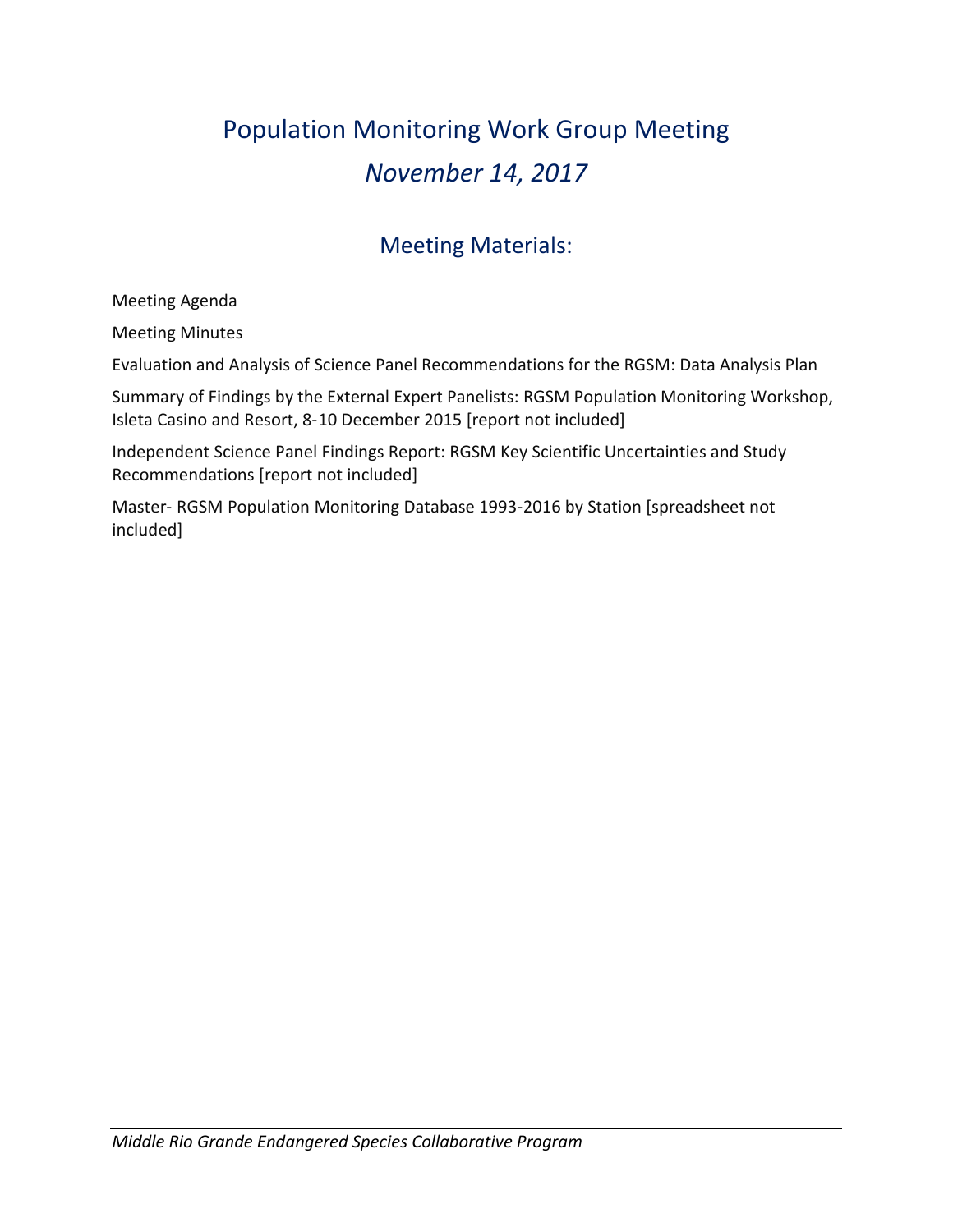# Population Monitoring Work Group Meeting *November 14, 2017*

# Meeting Materials:

Meeting Agenda

Meeting Minutes

Evaluation and Analysis of Science Panel Recommendations for the RGSM: Data Analysis Plan

Summary of Findings by the External Expert Panelists: RGSM Population Monitoring Workshop, Isleta Casino and Resort, 8‑10 December 2015

Independent Science Panel Findings Report: RGSM Key Scientific Uncertainties and Study Recommendations

Master‑ RGSM Population Monitoring Database 1993‑2016 by Station [spreadsheet not included]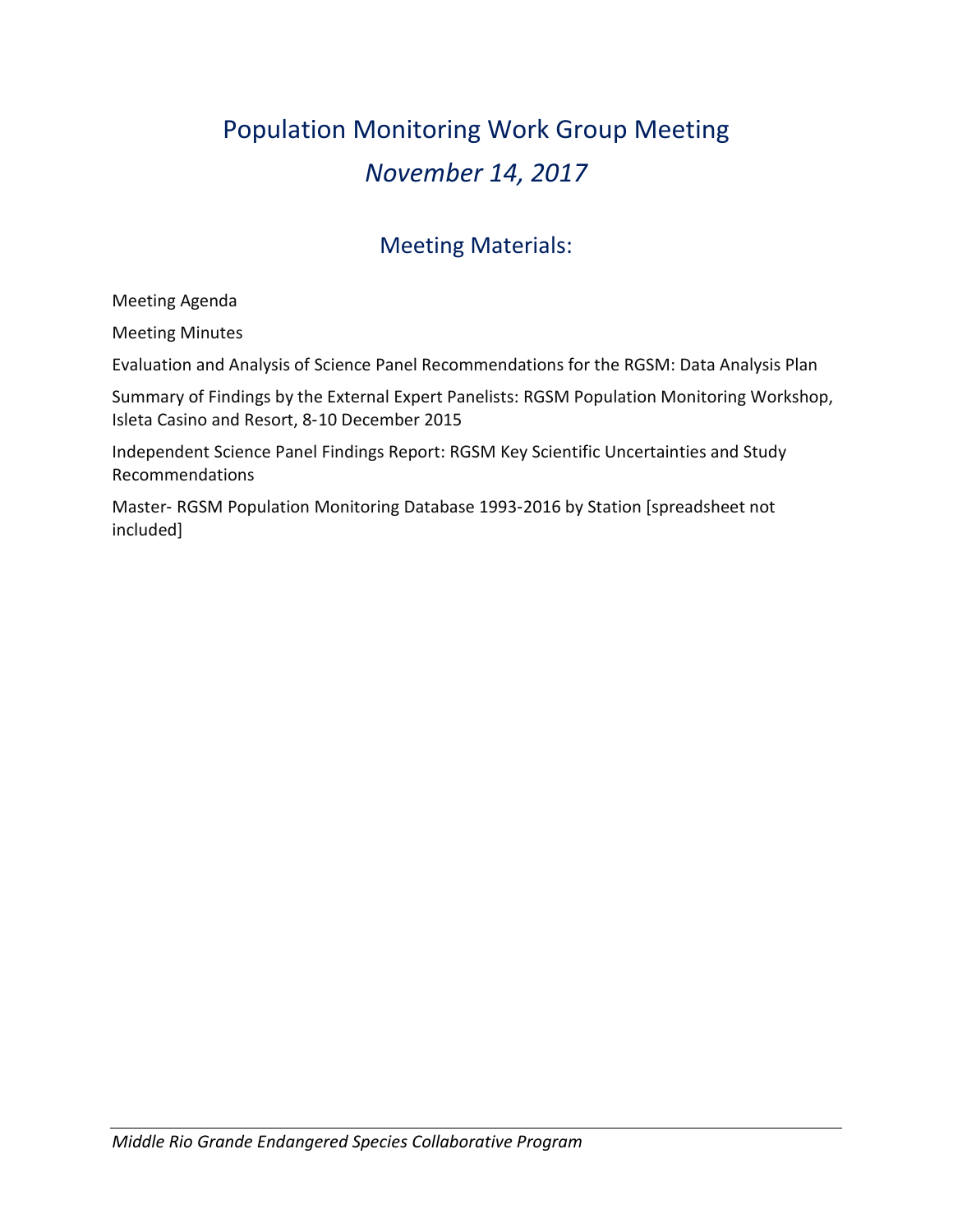

Middle Rio Grande Endangered Species Collaborative Program

Est. 2000

### **Population Monitoring Data Analysis Technical Small Group Kick off Meeting**

*November 14, 2 PM – 4 PM Location: WEST, Inc. Office*

### **Meeting Agenda**

#### **Conference Call information: Phone: (712) 451-0011 Passcode: 141544**

| $2:00-2:05$ | Welcome and Introductions                                                                                                                                                                                                                                                               | Debbie Lee                |  |  |
|-------------|-----------------------------------------------------------------------------------------------------------------------------------------------------------------------------------------------------------------------------------------------------------------------------------------|---------------------------|--|--|
|             | Approval of Agenda<br>➤                                                                                                                                                                                                                                                                 |                           |  |  |
| $2:05-2:10$ | Review of October Population Monitoring Work Group Discussion and<br>Debbie Lee<br>Scope of Work Task List                                                                                                                                                                              |                           |  |  |
| $2:10-2:15$ | <b>Update on Data Files</b><br>Jared Studyvin<br><b>Next Steps</b><br>Timing                                                                                                                                                                                                            |                           |  |  |
| $2:15-3:30$ | Work Plan $-$ Timing and Tasks<br>Proposed Work Plan<br><b>Review of Recommendations from Panels</b><br>Separate out data analyses recommendations<br>$\circ$<br>Review of capabilities on team<br>Do we have the right skill sets?<br>$\circ$<br>Are we missing any skills?<br>$\circ$ | Rich Valdez<br>Debbie Lee |  |  |
| $3:30-3:50$ | Review of Proposed Scope for Outside Support                                                                                                                                                                                                                                            | Debbie Lee                |  |  |
| $3:50-4:00$ | Debbie Lee<br><b>Summary and Next Steps</b>                                                                                                                                                                                                                                             |                           |  |  |
| 4:00        | Adjourn                                                                                                                                                                                                                                                                                 |                           |  |  |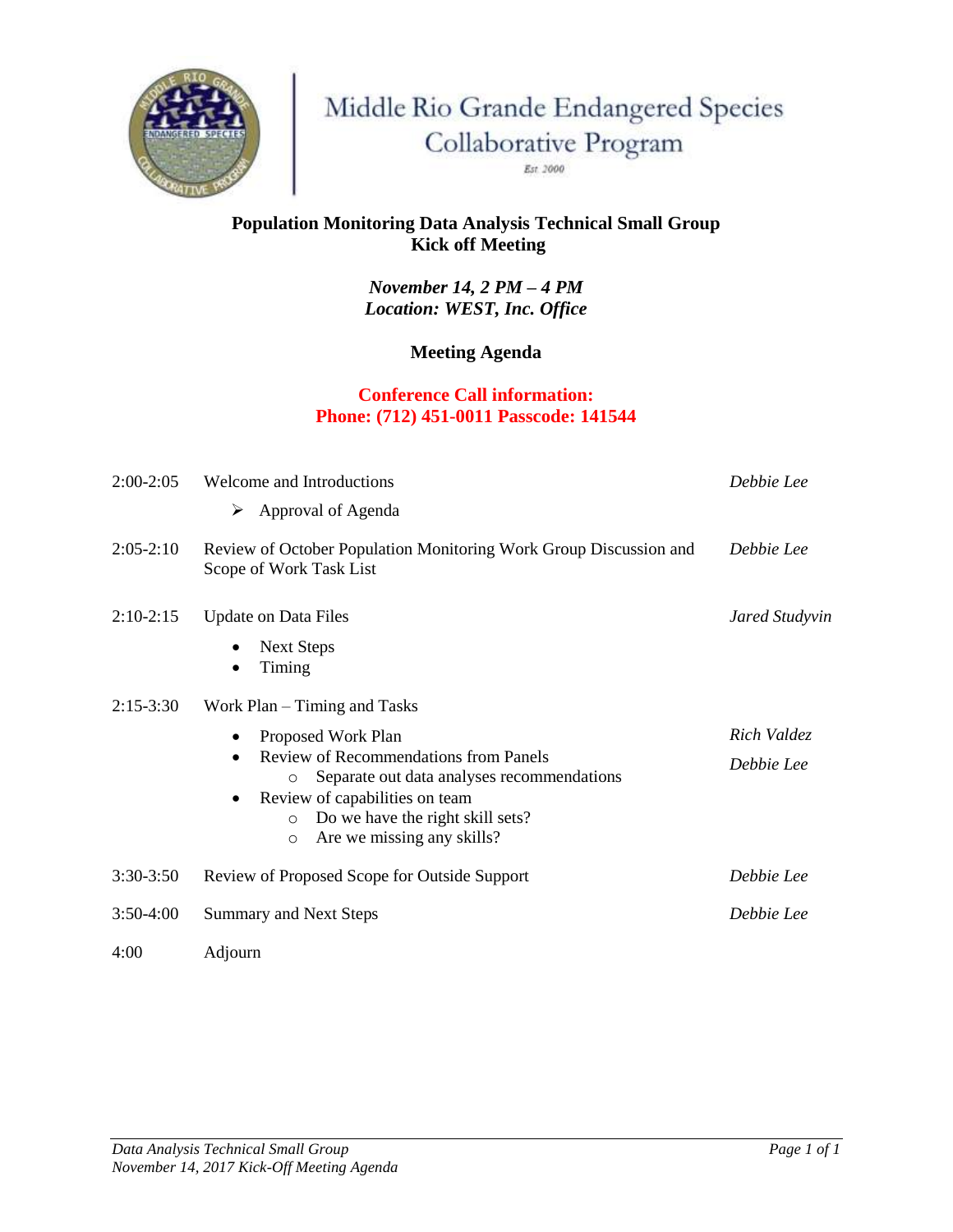

# Middle Rio Grande Endangered Species Collaborative Program

Est. 2000

# **Population Monitoring Work Group Data Analysis Team Meeting Minutes**

**Tuesday, November 14, 2017 – 2:00 PM – 4:00 PM**

**Location:** *Western Ecosystem Technology, Inc. (WEST) Office*

#### **Decisions:**

- The group decided to evaluate the overlap between the Hubert et al. and Noon et al. recommendations related to data analysis and decided what to do at the next meeting.
- The group decided one goal of the reanalysis task is to collect the available population monitoring data and evaluate what analyses they can support and conduct those analyses. The group will suggest future studies based on the analyses the data cannot support.
- The group agreed to break down the Data Analysis Team (DAT) into an external reviewer, and internal reviewer/coordinator, and the analysis team.

#### **Actions:**

| Who:               | <b>Action Item</b>                                                                     |
|--------------------|----------------------------------------------------------------------------------------|
|                    | will evaluate the overlap in panel recommendations from Hubert et al. and              |
| <b>Rich Valdez</b> | Noon et al. for data analysis to present to the group.                                 |
| Debbie Lee         | will invite Robert Dudley, ASIR, to participate on the DAT.                            |
| Debbie Lee         | will invite Eric Gonzales to join the DAT.                                             |
| Debbie Lee         | will contact Thomas Archdeacon about his availability to participate in the DAT.       |
| Debbie<br>and      |                                                                                        |
| Jared              | will investigate who at WEST to select for database management.                        |
| Joel Lusk and      | will work with Rich Valdez to QA/QC MASTER-RGSM Pop Mon Database 1993-                 |
| <b>Rich Valdez</b> | 2016-by Station.                                                                       |
| <b>Rich Valdez</b> | will send WEST the Yackulic and Dzule 2016 paper to circulate to the group.            |
| Rick<br>and        | will work together on an update presentation to the Executive Committee (EC) on the    |
| Debbie             | status of the four scopes of work.                                                     |
| Debbie             | will redraft the proposed data analysis work plan and circulate to the group.          |
| Rich and Jared     | will review and revise the Yackulic Scope of Work (SOW); WEST will circulate the       |
| and Moulson        | revised SOW to the group.                                                              |
| Debbie Lee         | will contact Yackulic regarding a bio to circulate to the group on Friday November 17. |
| Debbie Lee         | is drafting a budget for the Yackulic contract.                                        |

#### **Request/Recommendations:**

- It was suggested that ASIR should be invited to participate in the DAT.
- The group requested WEST be used for database management for the reanalysis task while the DBMS is in transition.

**Next Meeting: TBD**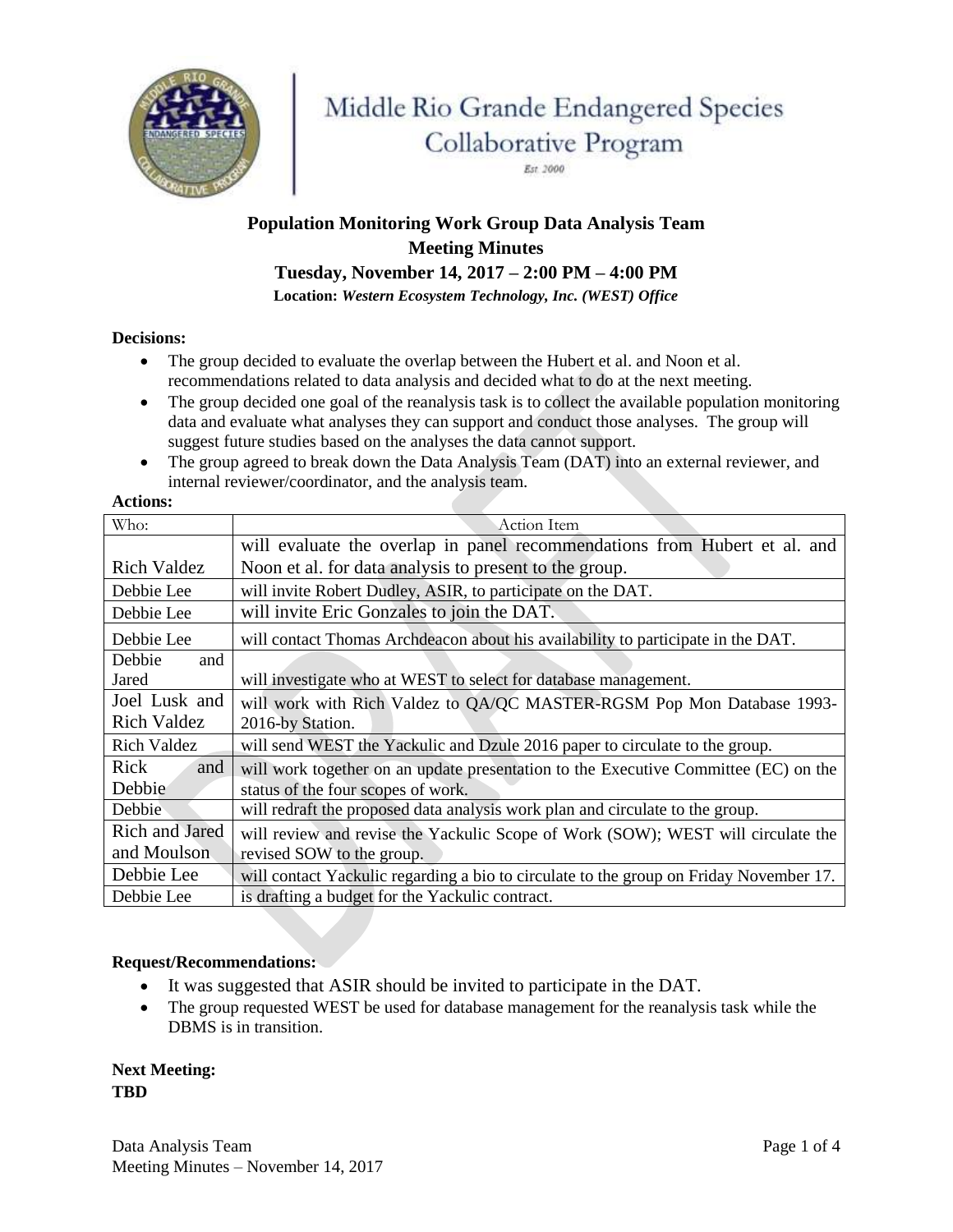# **Meeting Notes**

#### **Review of Population Monitoring Work Group (PMW)**

- Task two (2) or the re-analysis of historical population monitoring data is part of the original charge to the PMW group from the EC. The DAT is a subgroup of the PMW which will be responsible for analyzing the historical population monitoring data for task two (2).
- The group discussed whether to focus on the Hubert et al. panel review or include the recommendations from the Noon et al. panel review as well. It was suggested that the group should only focus on the recommendations from Hubert et al. as that is what prompted the creation of the group. Some felt that the recommendations from Noon et al. should be included as they seem complimentary to the recommendations from Hubert et al.
	- o The group decided to evaluate the overlap between the Hubert et al. and Noon et al. recommendations related to data analysis and decided how to proceed at the next meeting.
		- Rich Valdez was tasked with evaluating the overlap between the Hubert et al. and Noon et al. recommendations.
- Rick Billings will send the previously created prioritization matrix for the Hubert et al. recommendations to WEST for circulation to the group.

#### **Population Monitoring Data Acquisition Update**

- WEST has a call with American Southwest Ichthyological Researchers (ASIR) on November  $21<sup>st</sup>$  to discuss getting the historical population monitoring data. WEST would like to get the whole relation database so that the group can do its own queries, but this seems unlikely as it is not in ASIR's contract.
- In lieu of the relation database the group would like to get a file from ASIR that integrates the by station and by haul data to reduce errors caused by reintegrating the data manually by the group.
- It was suggested that ASIR should be invited to participate in the DAT.
	- o Debbie Lee was tasked with inviting Robert Dudley, ASIR, to participate in the DAT.

#### **Proposed Work Plan**

- The proposed work plan is as follows:
	- o Acquire historical data files.
	- o Clean the data.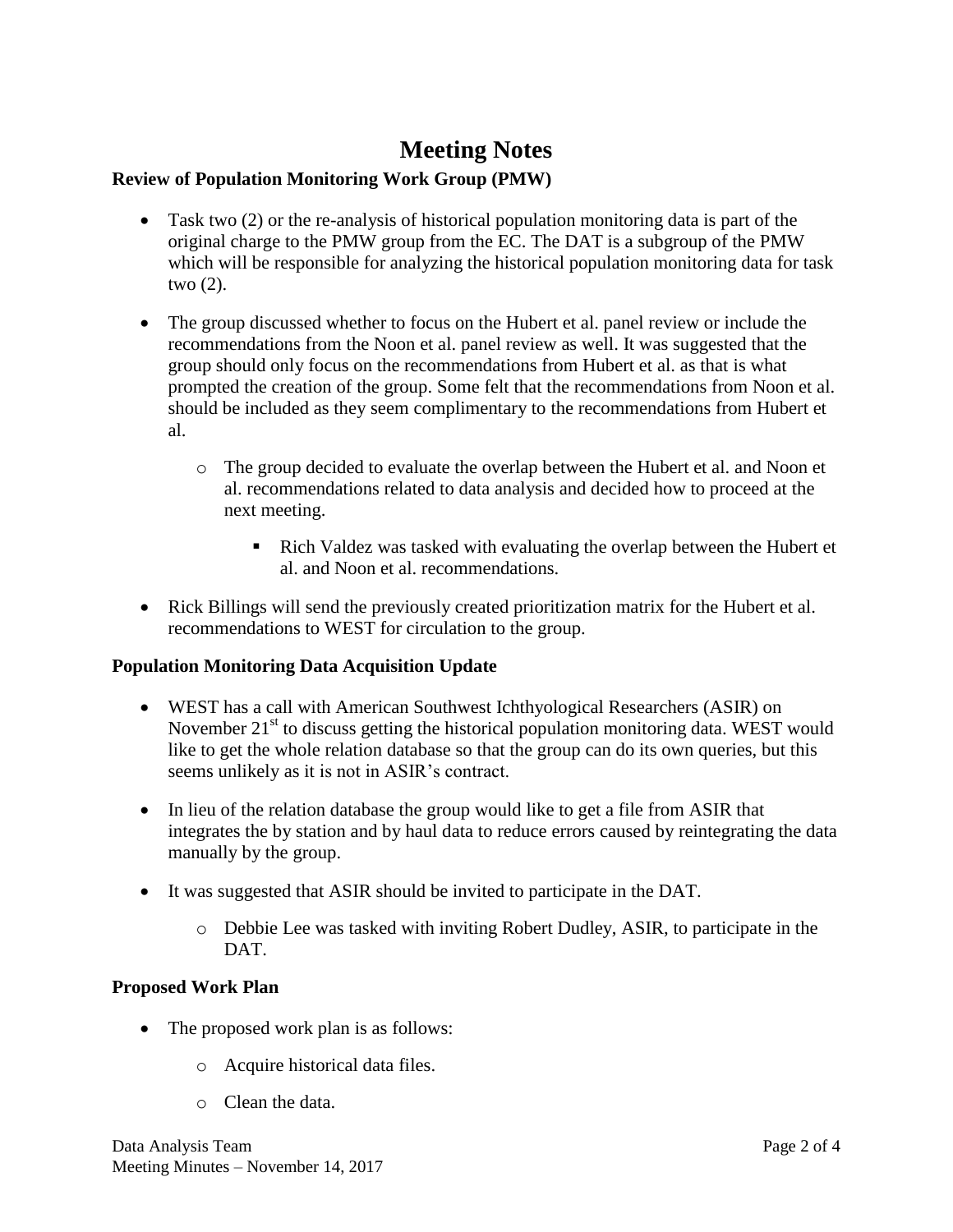- o Merge files if the group cannot acquire integrated files from ASIR.
- o Replicate ASIR's and validate ASIR's average October CPUE density.
- It was proposed that the primary reanalysis task should be collecting the available data and evaluating what analysis the data can support and what questions it can answer. Based on what the current population monitoring data can support the group can suggest future studies.
	- o The group approved the proposal.

#### **Data Storage and Management**

- During the interim period, while the Database Management System is being transferred to the U.S. Geological Survey (USGS), WEST would like to hold the data as a neutral party. The group agreed and requested using WEST for data storage and management
	- o Debbie and Jared will discuss who at WEST can be the database manager for this project.
- A concern was raised that non-direct management decisions will arise from the reanalysis of the data.

#### **Suggested Group Breakdown**

- It was suggested that the group be broken down into an external reviewer who will not be directly involved in the analyses, an internal reviewer who coordinates the group and maintains consistency, and the people doing the analyses. The group agreed to the break down and began discussing the assignment of roles.
	- o External Reviewer: Senior WEST Statistician TBD
	- o Internal Reviewer: Jared Studyvin
	- o Analysis Team: Rich Valdez, Charles Yackulic, Mike Marcus, Mick Porter, Eric Gonzales, and Rick Billings. (Joel Lusk and Thomas Archdeacon will participate as time permits)
- Data analysis task will first be assigned to volunteers with the remained assigned by the team.

#### **Other Data**

• The group discussed other, possibly useful data sets, such as the fish monitoring data sets kept by SWCA, USBR, and U.S. Fish and Wildlife Service.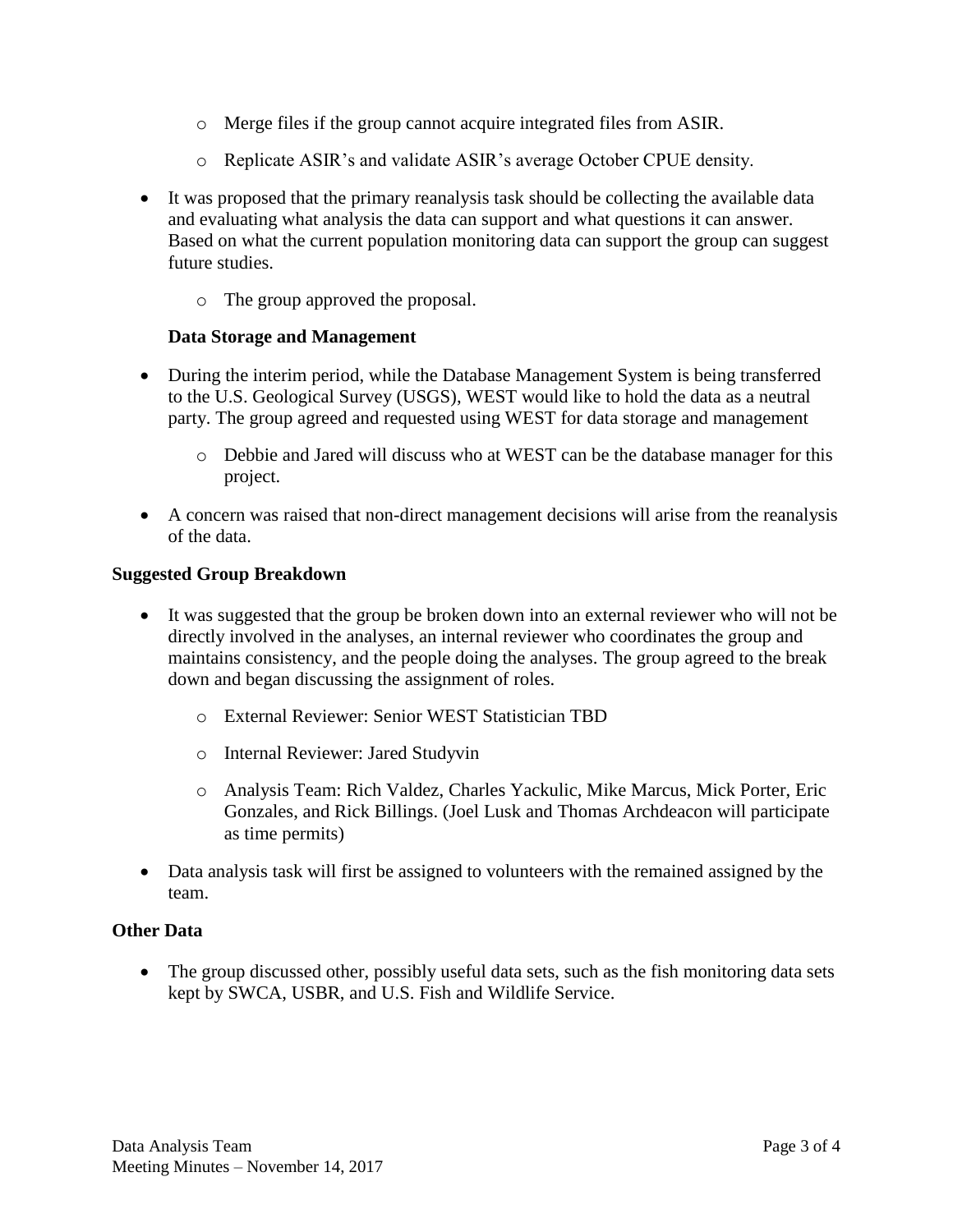## Meeting Attendance

| Attendee |                 | Agency                                                |  |
|----------|-----------------|-------------------------------------------------------|--|
| Rick     | <b>Billings</b> | Albuquerque Bernalillo County Water Utility Authority |  |
| Debbie   | Lee             | Western Ecosytem Technology, Inc.                     |  |
| Joel     | Lusk            | U.S. Fish and Wildlife Service                        |  |
| Mike     | <b>Marcus</b>   | <b>Assessment Payers Association</b>                  |  |
| Luc      | Moulson         | Western Ecosytem Technology, Inc.                     |  |
| Jared    | Studyvin        | Western Ecosytem Technology, Inc.                     |  |
| Rich     | Valdez          | <b>NM</b> Interstate Stream Commission                |  |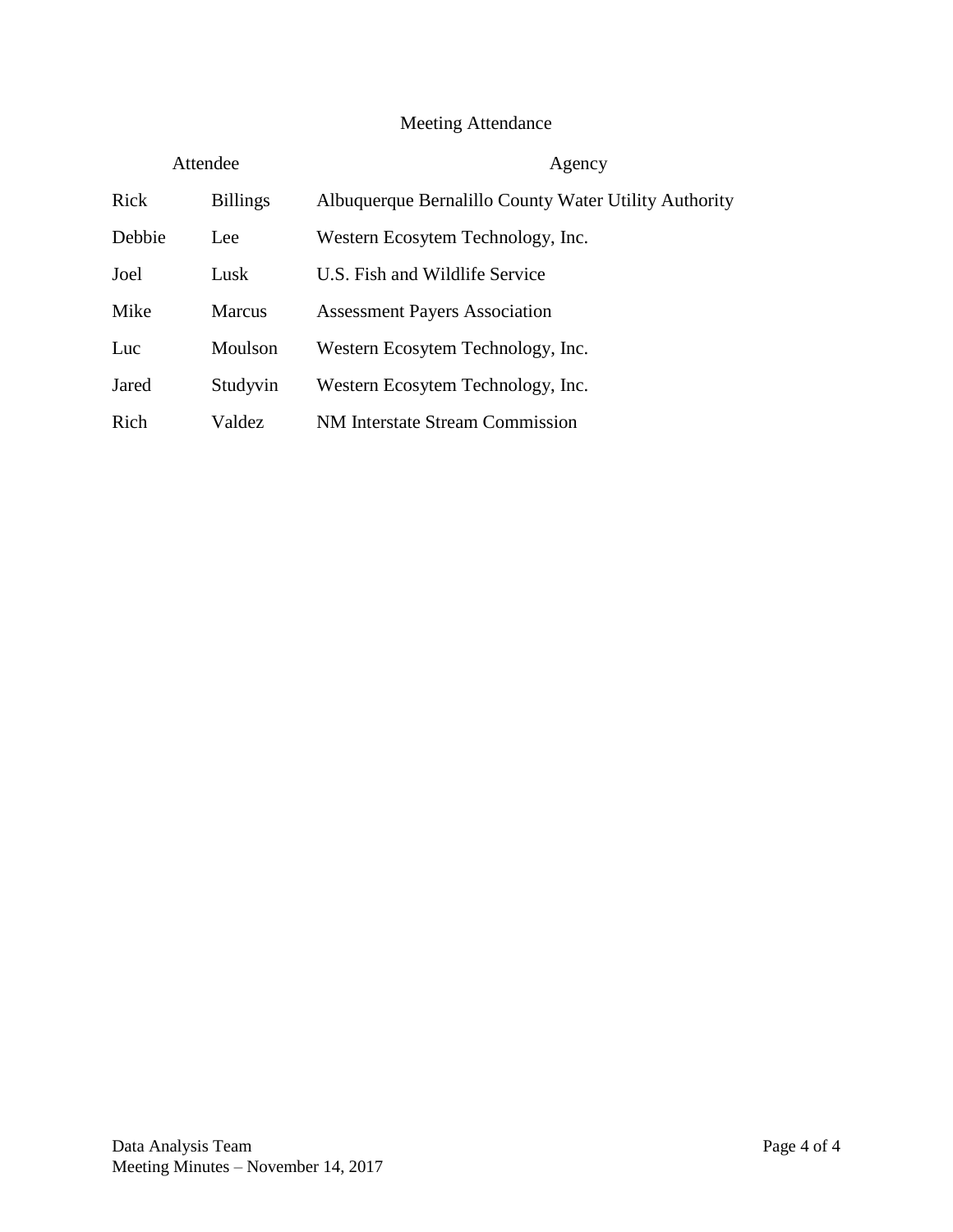## Evaluation and Analysis of Science Panel Recommendations For the Rio Grande Silvery Minnow

## Data Analysis Plan Kickoff Meeting – November 14, 2017 (2:00 – 4:00 pm)

## **1.0 Introduction**

### **2.0 Purpose**

 To evaluate and analyze data associated with the Rio Grande silvery minnow to better inform management decisions of the Middle Rio Grande Endangered Species Collaborative Program (Program)

## **3.0 Objectives**

- 1. Address the recommendations of the Population Monitoring Science Panel (Hubert et al. 2016), and recommendations from the Independent Science Panel for Key Scientific Uncertainty (Noon et al. 2017) where complementary with Hubert et al,
- 2. Perform additional analyses, as necessary and appropriate, to better inform the demographic characteristics of the silvery minnow, and linkages to environmental variables, and
- 3. Identify studies and related analyses that address uncertainties and unknowns and may be incorporated into a science plan to move forward with adaptive management.

## **4.0 Strategy**

- 1. Assimilate Small Team of Analysts
- 2. Reconcile Science Panel Recommendations
- 3. Procure Population Monitoring data:
	- a. by Station
	- b. by Haul
	- c. Occupancy
	- d. Population Estimation
- 4. Assign Analyses to Team Member with Assistance from MRG Scientists